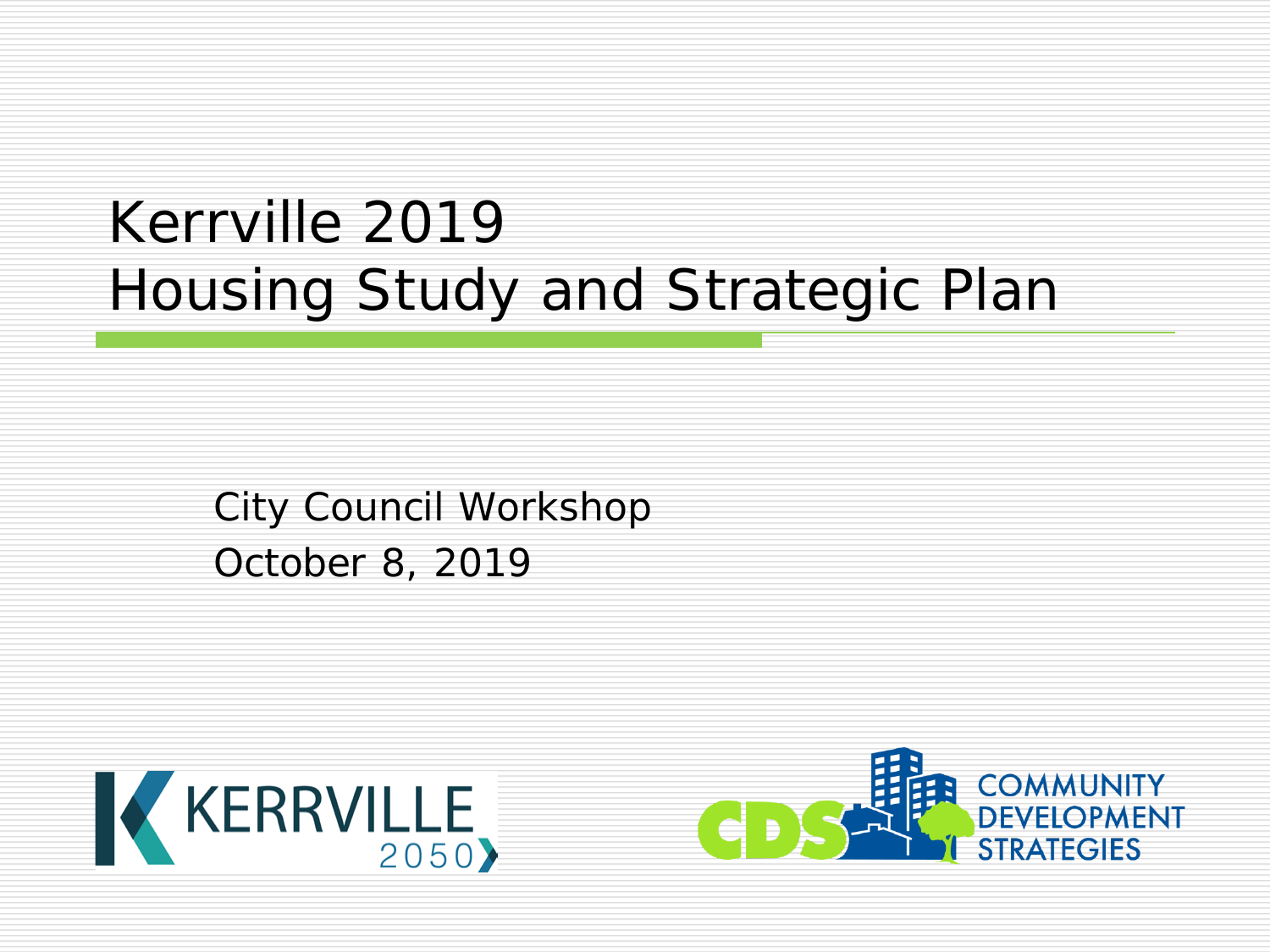# Purpose of Study



This study was undertaken on behalf of the City of Kerrville as a result of the Kerrville 2050 Comprehensive Plan to complete an updated housing study and housing strategic plan.

This study contains the most recent research, findings, analysis, and strategies for improvements related to the housing market in the City of Kerrville.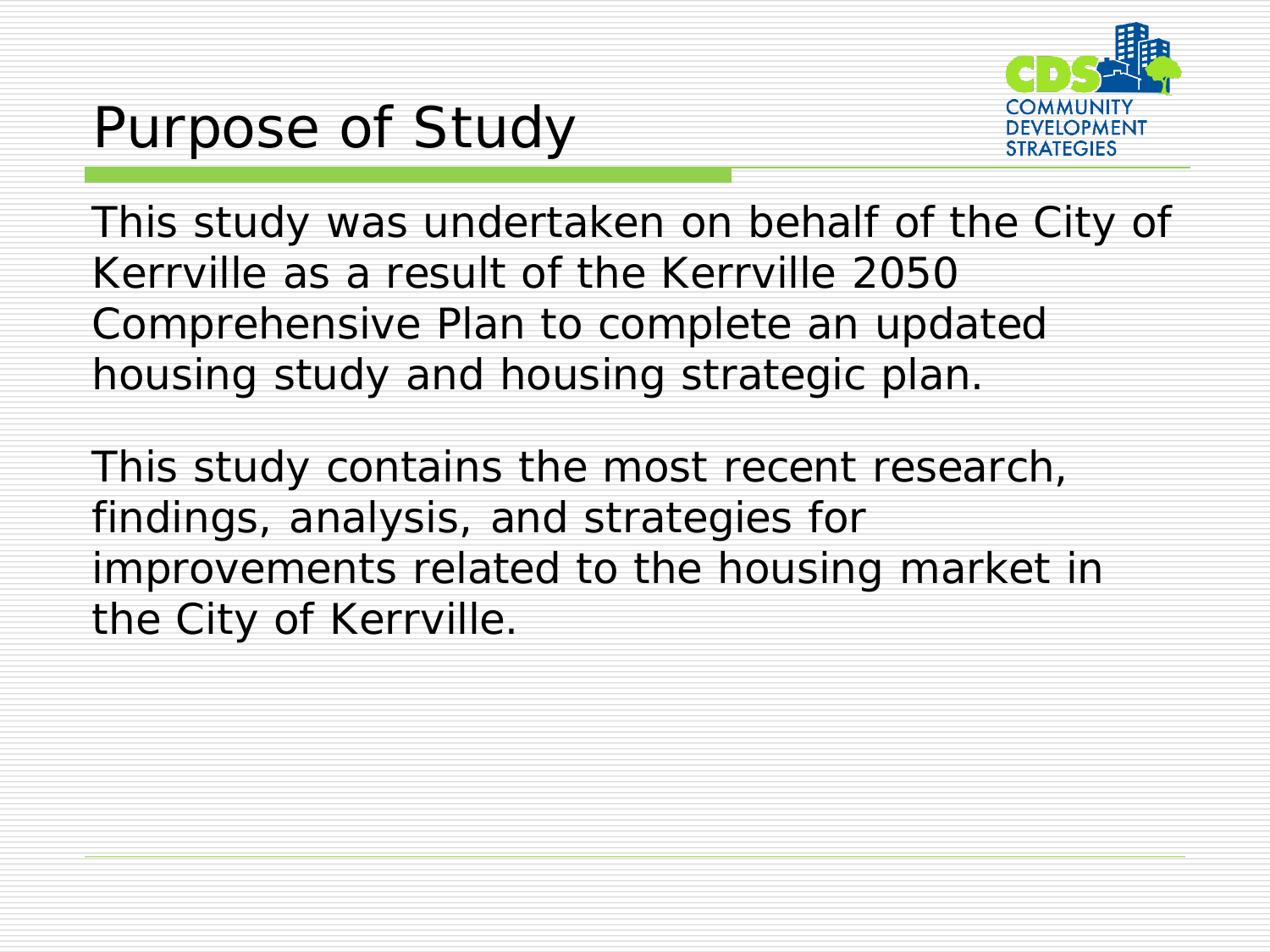# Research Conducted



- $\checkmark$  Secondary source data demographics, employment, housing
- $\checkmark$  Primary research interviews, field work, phone
- Employee survey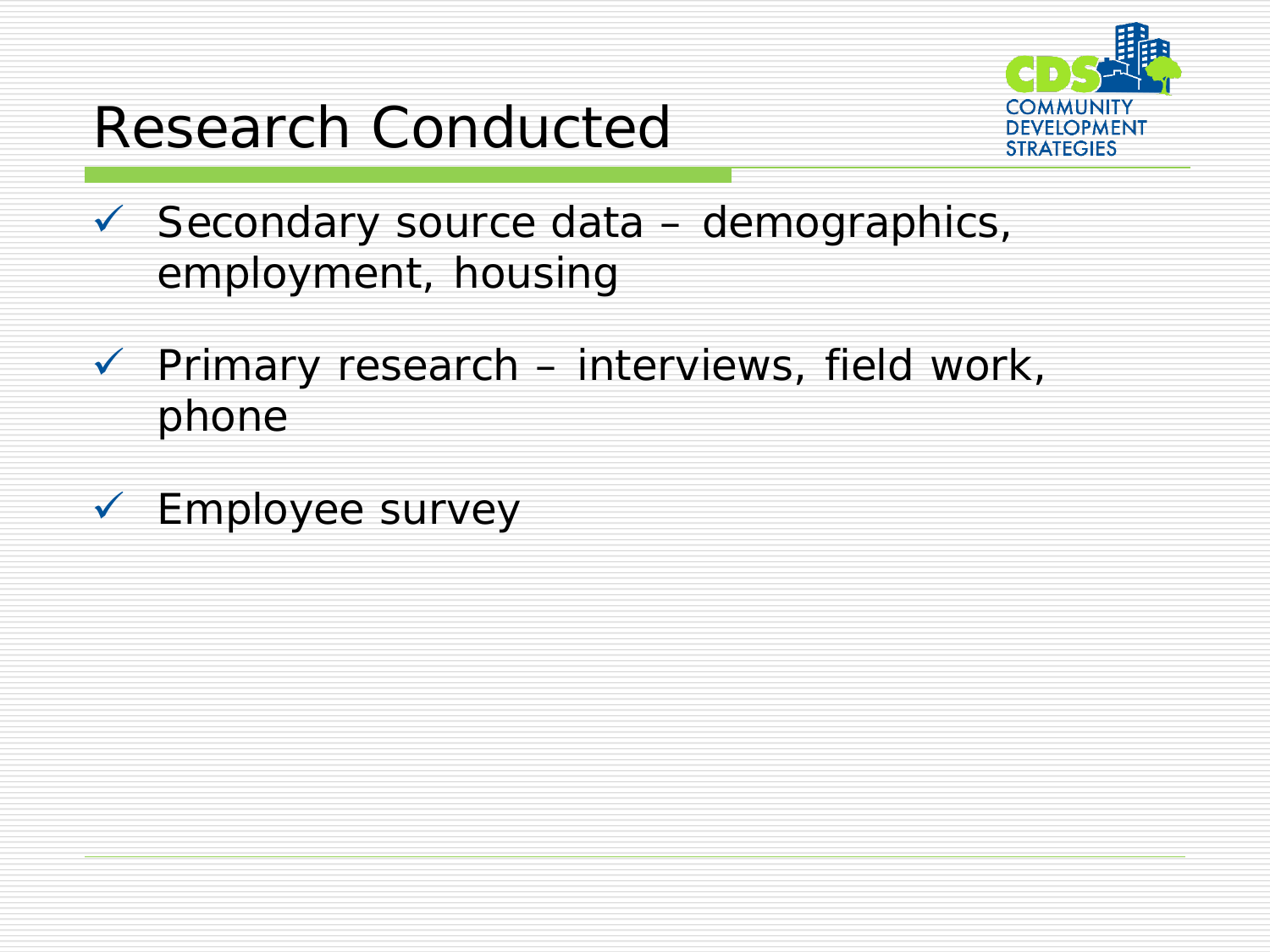

- **Q** Population growth outpacing job growth until last couple years – due to retirees
- 42% of households with householder over age 65
- 52% of under-65 households have incomes less than \$50,000 per year
- 40% of non-senior renter households are costburdened (42% for all households)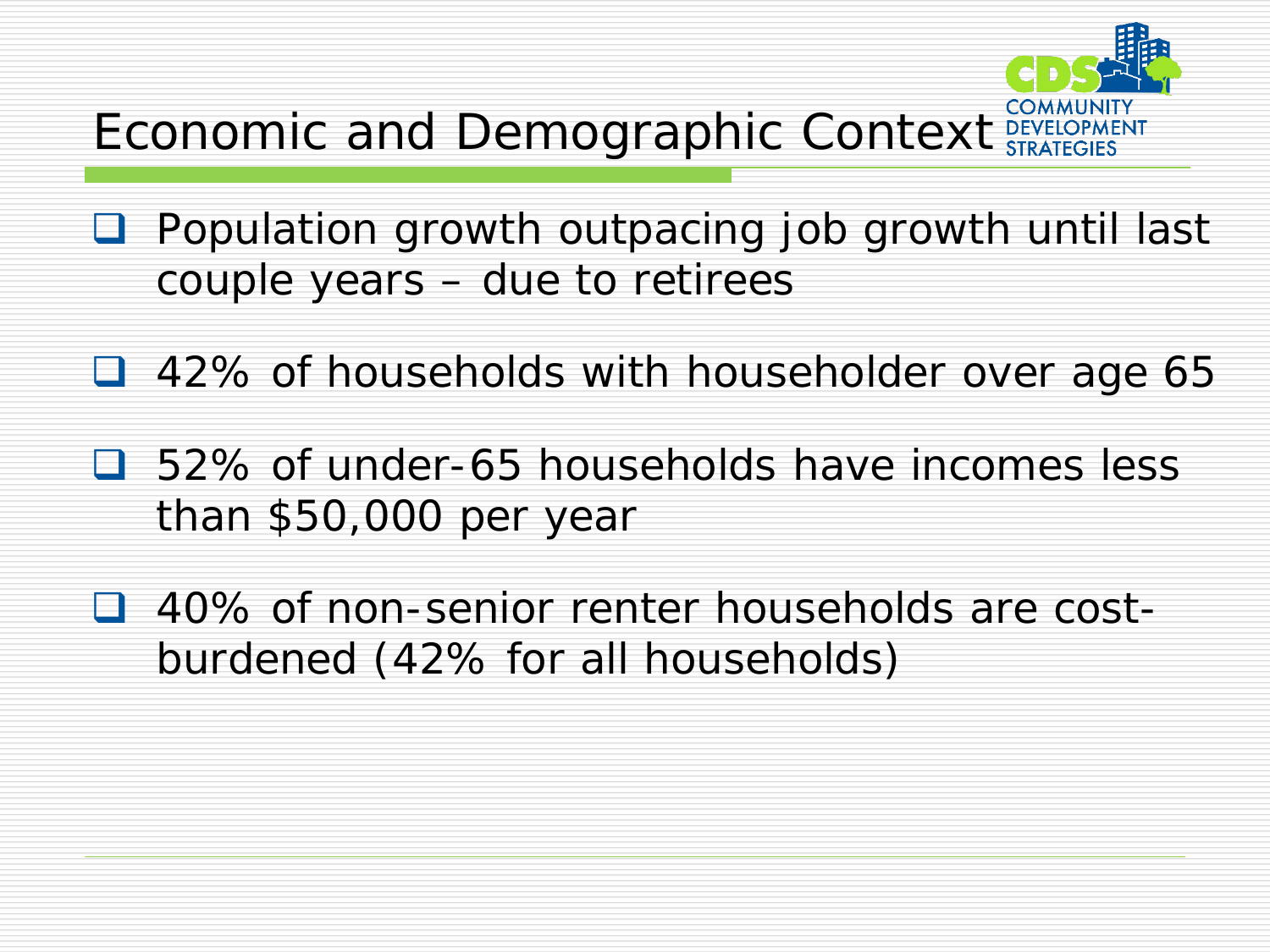

- Growth in the past decade:
	- □ 1,100 net new jobs in Kerr County
	- □ 1,690 net new residents and 801 net new households in Kerrville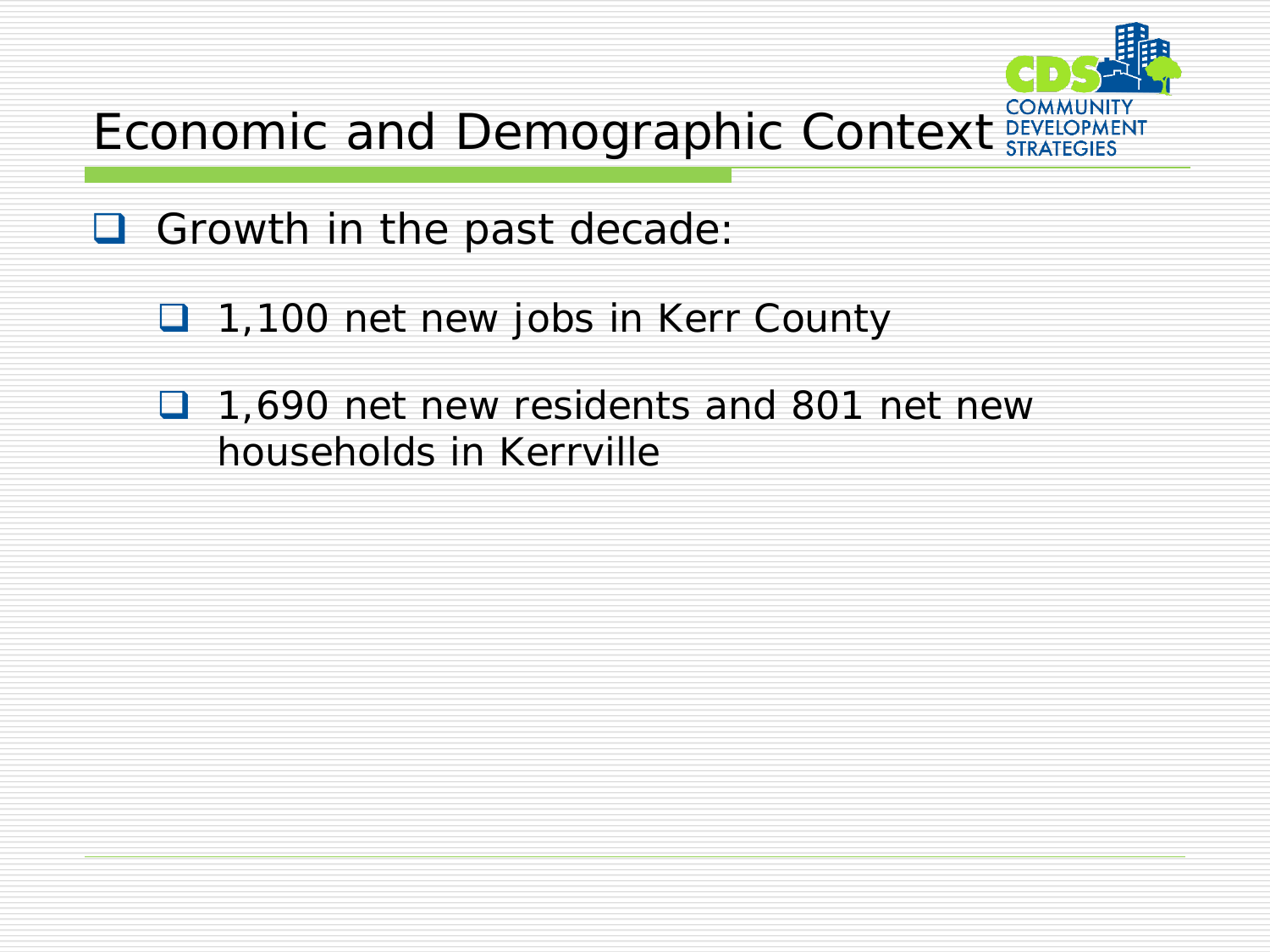

- Growing employment sectors:
	- $\Box$  Construction, manufacturing middle income wages
	- $\Box$  Retail, accommodations  $-$  lower wages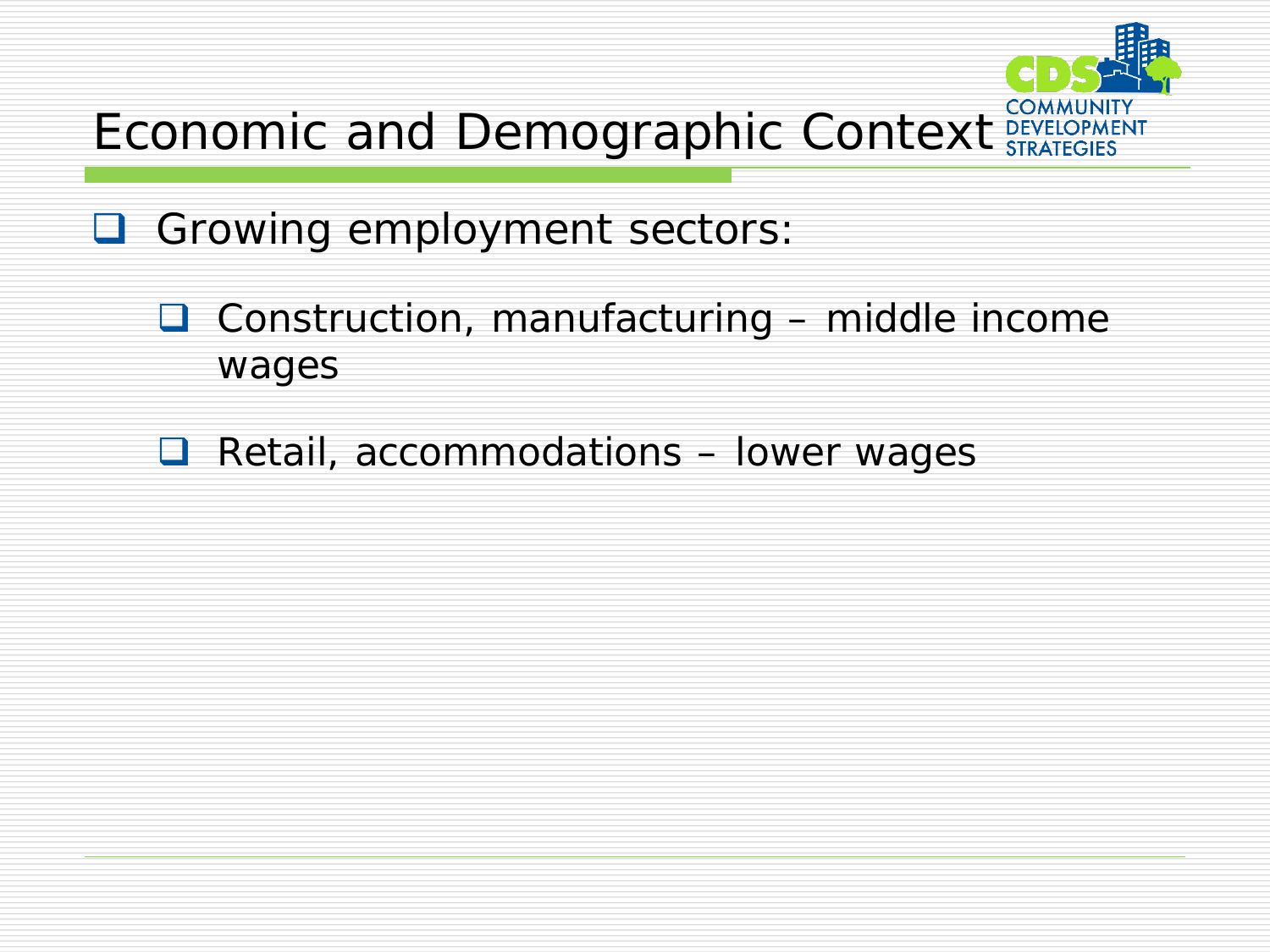#### Employment Growth (2008-2018) and Indexed Avg. Weekly Wage (2019)



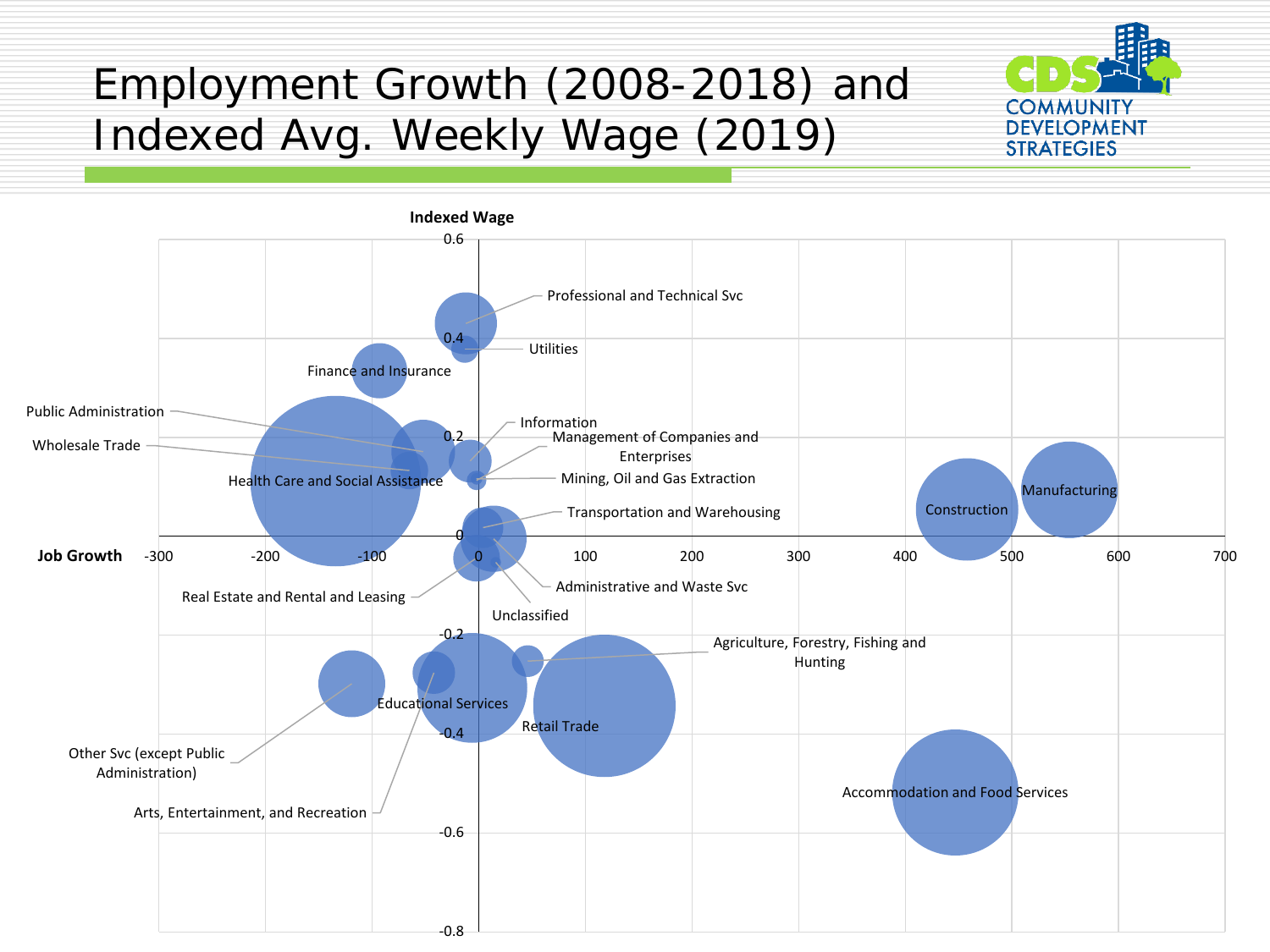# Housing Demand and Supply



#### **Q** Rental housing:

- Very tight market at all price levels
- 340 new multi-family units built in last 10 years (1 income-restricted complex, 2 market rate complexes)
- No "missing middle" rental construction activity
- $\Box$  However rents not appreciating excessively
- 240 units soon under construction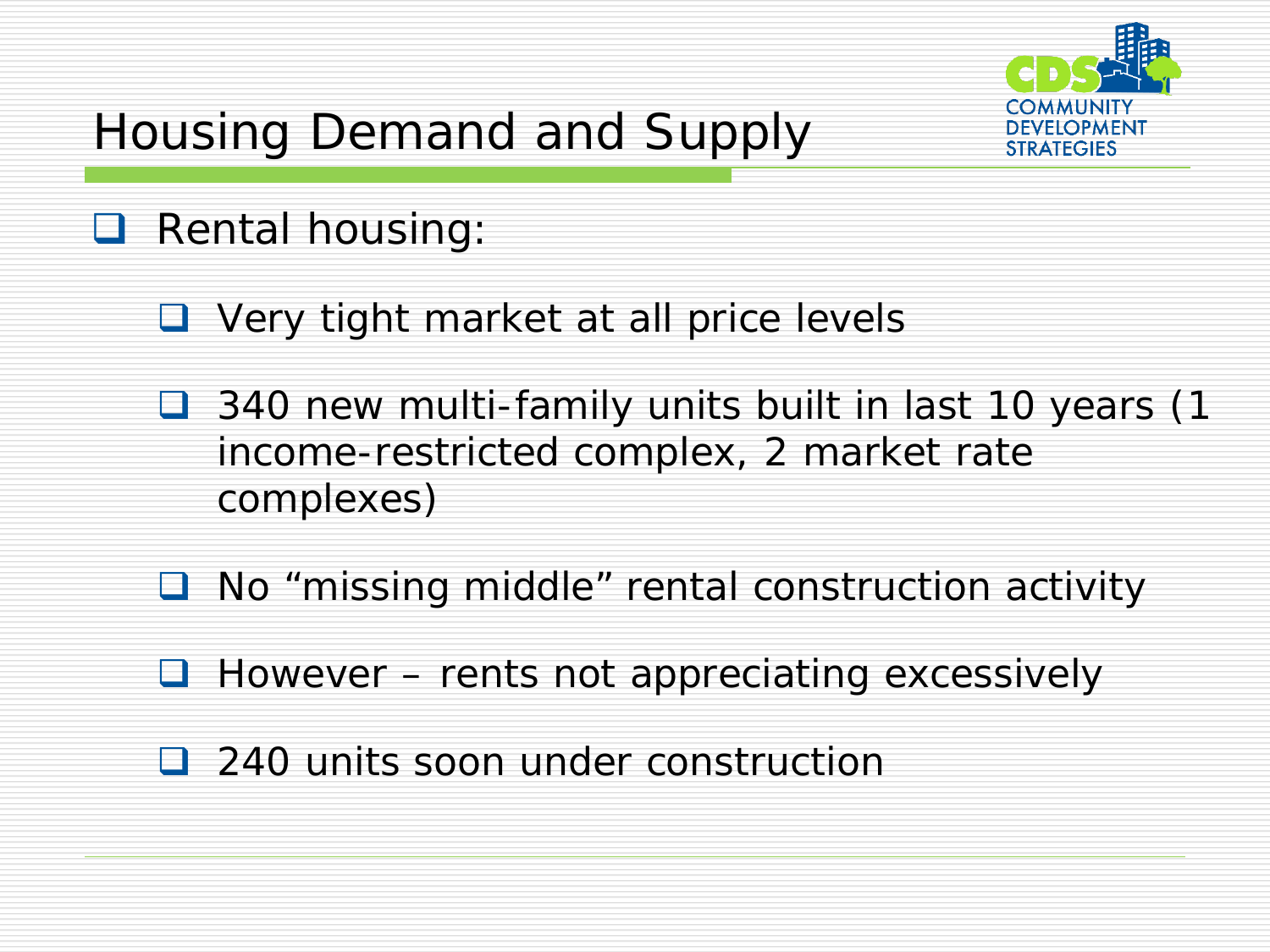



#### $\triangleright$  Kerrville Multifamily Property Composition

| <b>Property Type</b> | $%$ of<br><b>Market</b> | # of<br><b>Units</b> | <b>Occupancy</b>                                                                                                                                                                                                                                                                                                                                              | Avg. SF                      | Avg. Rent |
|----------------------|-------------------------|----------------------|---------------------------------------------------------------------------------------------------------------------------------------------------------------------------------------------------------------------------------------------------------------------------------------------------------------------------------------------------------------|------------------------------|-----------|
| Conventional         | 67%                     | 1,546                | 96%                                                                                                                                                                                                                                                                                                                                                           | 917                          | \$784     |
| Affordable           | 13%                     | 293                  | $\overline{\phantom{a}}$                                                                                                                                                                                                                                                                                                                                      | $\overline{\phantom{a}}$     |           |
| <b>Senior Living</b> | 21%                     | 484                  | $\hskip1.6pt\hskip1.6pt\hskip1.6pt\hskip1.6pt\hskip1.6pt\hskip1.6pt\hskip1.6pt\hskip1.6pt\hskip1.6pt\hskip1.6pt\hskip1.6pt\hskip1.6pt\hskip1.6pt\hskip1.6pt\hskip1.6pt\hskip1.6pt\hskip1.6pt\hskip1.6pt\hskip1.6pt\hskip1.6pt\hskip1.6pt\hskip1.6pt\hskip1.6pt\hskip1.6pt\hskip1.6pt\hskip1.6pt\hskip1.6pt\hskip1.6pt\hskip1.6pt\hskip1.6pt\hskip1.6pt\hskip$ | $\qquad \qquad \blacksquare$ |           |
| <b>Totals</b>        |                         | 2,323                | 94%                                                                                                                                                                                                                                                                                                                                                           | 915                          | \$784     |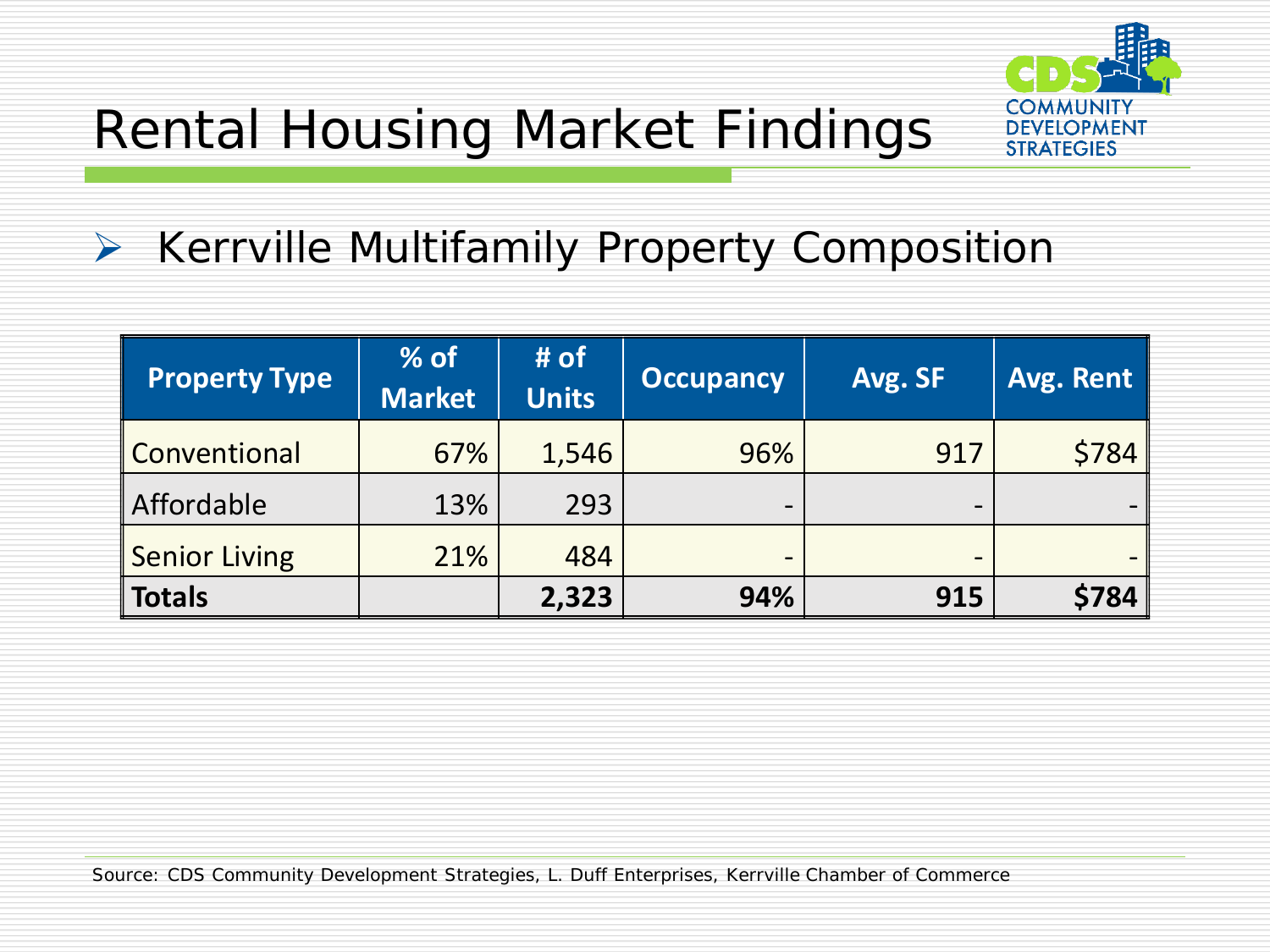

#### Demand for **752** affordable rental units

| <b>Income Range</b>  | # Cost-Burdened<br><b>Households</b> | <b>Monthly Rent Range</b><br><b>Needed</b> |  |
|----------------------|--------------------------------------|--------------------------------------------|--|
| Less than \$20,000   | 621                                  | <b>Under \$500</b>                         |  |
| \$20,000 to \$34,999 | 46                                   | \$500 to \$875                             |  |
| \$35,000 to \$49,999 | 85                                   | \$875 to \$1,250                           |  |
| <b>Total</b>         | 752                                  |                                            |  |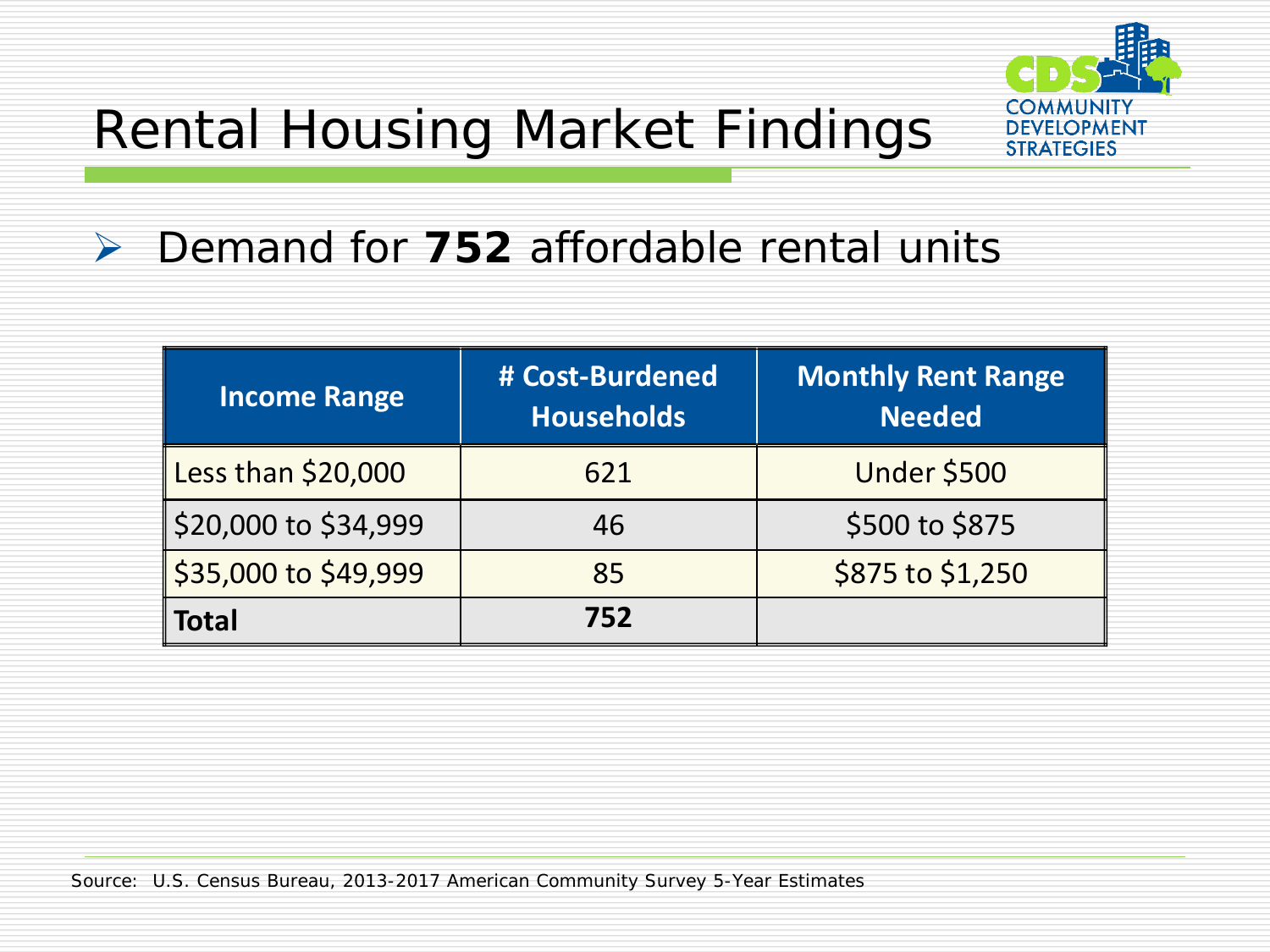

# Housing Demand and Supply

#### **D** For-sale housing:

- Supply of homes under \$200,000 shrinking rapidly, sell quickly if condition OK
- **Q** Low \$200,000s and under needed for middle income buyers (\$180,000 for buyers at median income)
- **□** Competition from investors (cash buyers) in lower price ranges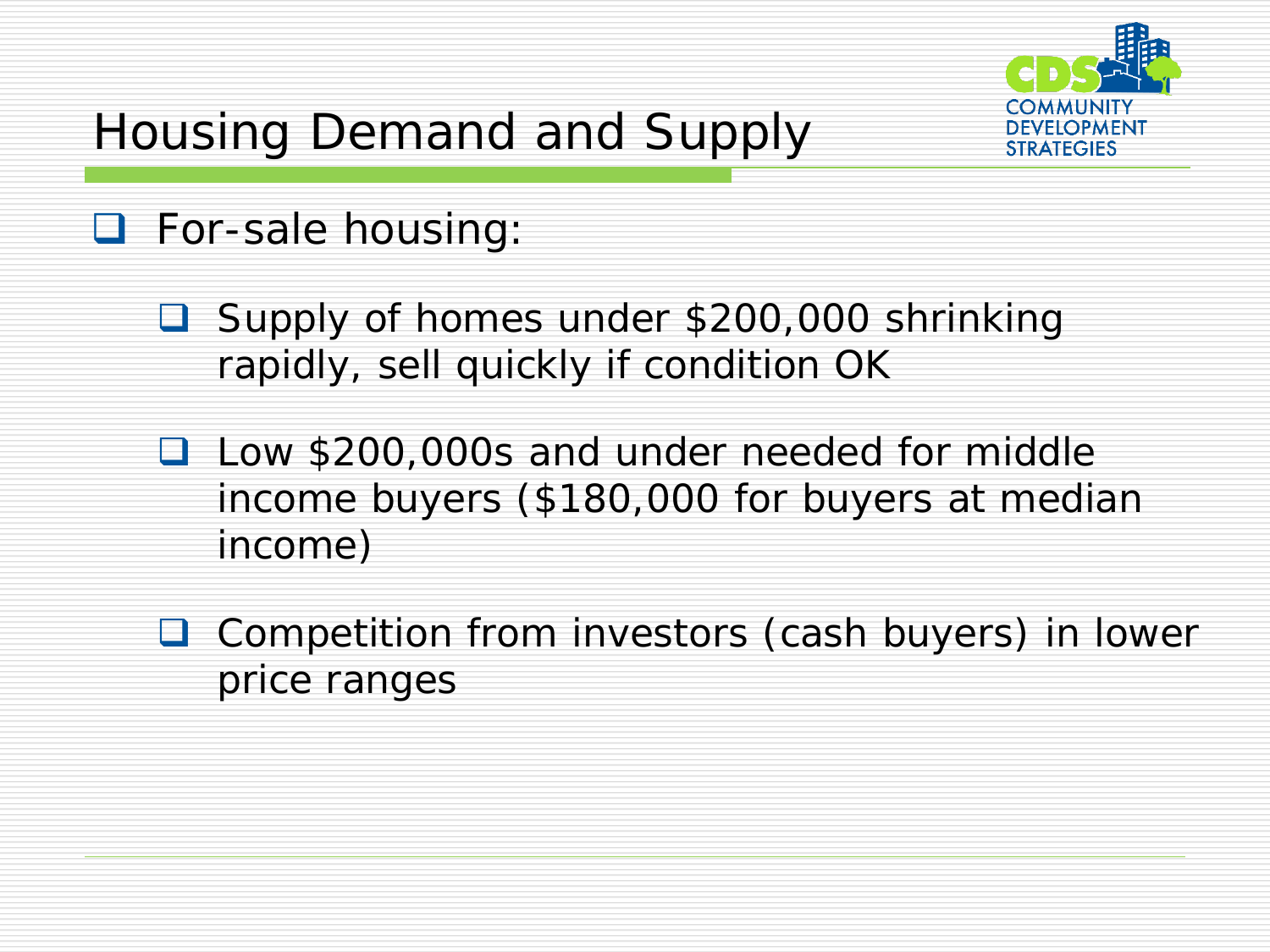# Housing Demand and Supply



- **D** For-sale housing:
	- **□** Inspection issues (FHA etc.) with older less expensive homes
	- Homes above \$300,000 not supply-constrained
	- $\Box$  720 single family lots in development at least two projects may offer homes low \$200s and below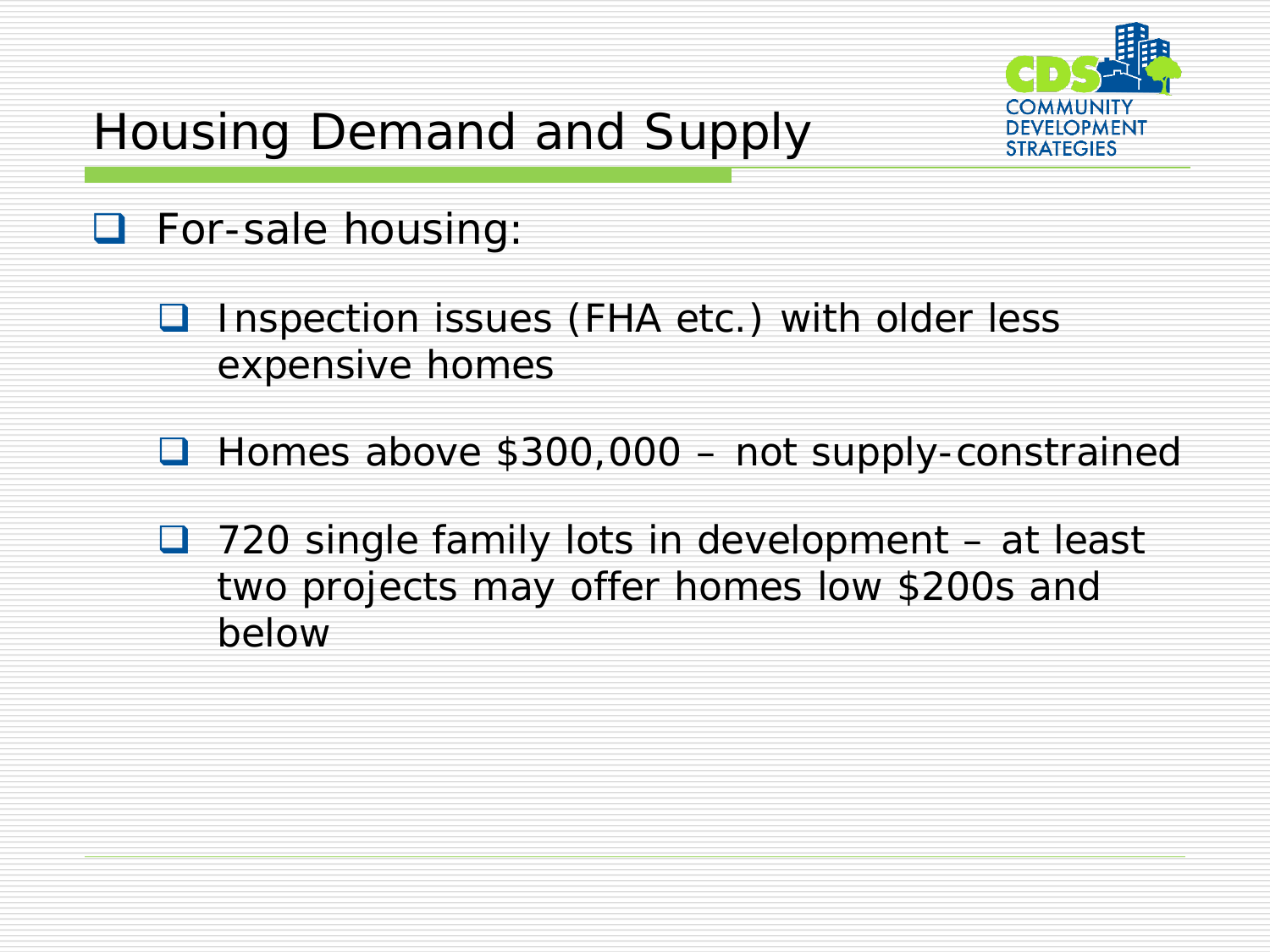

#### **Percent of homes sold in Kerrville \$200,000 and below 2011, 2016, 2018**

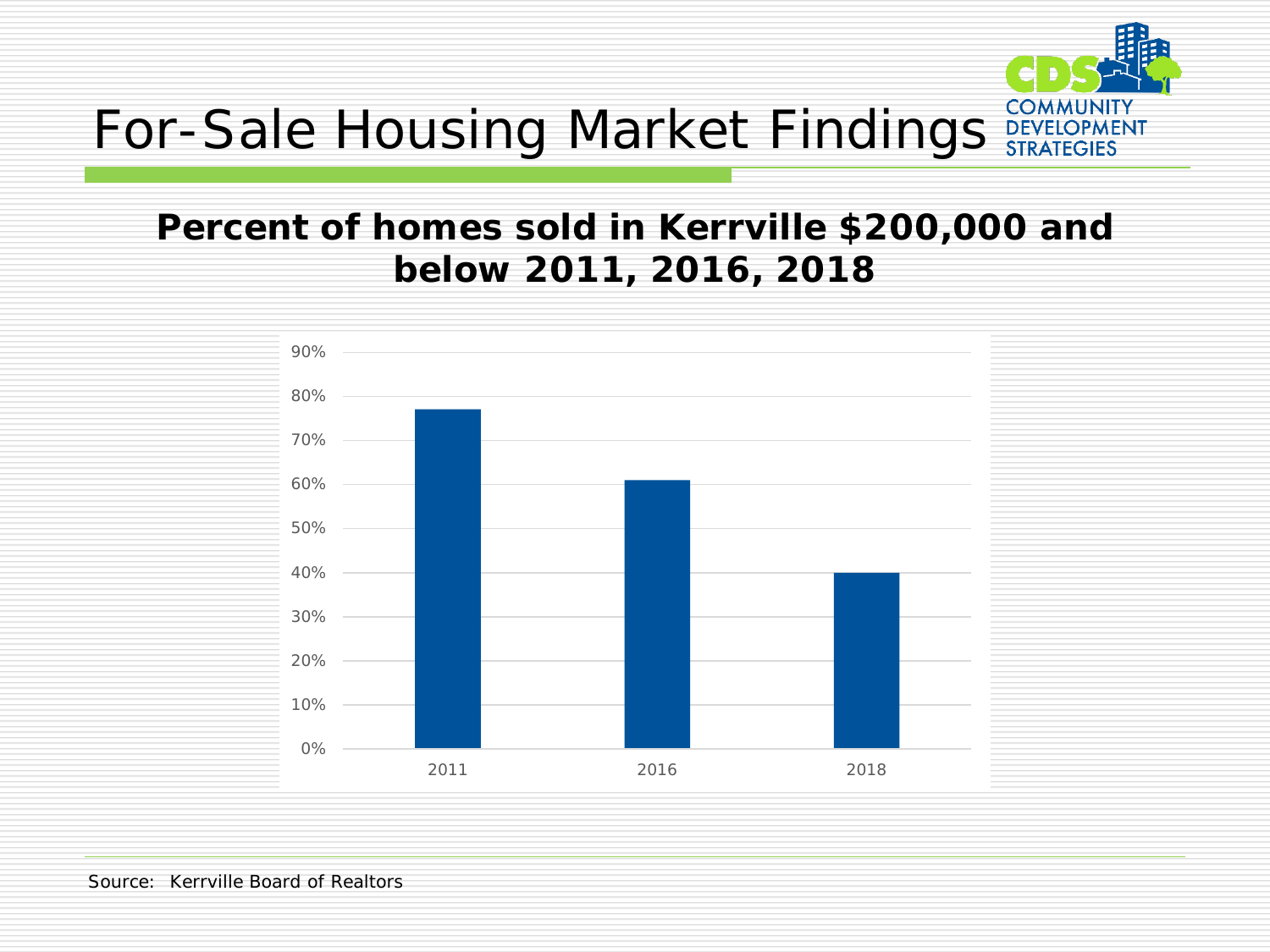

#### Demand for **555** affordable for-sale units

| <b>Income Range</b>  | # Cost-Burdened<br><b>Households</b> | <b>Monthly Rent Range</b><br><b>Needed</b> |  |
|----------------------|--------------------------------------|--------------------------------------------|--|
| \$20,000 to \$34,999 | 295                                  | Under \$150,000                            |  |
| \$35,000 to \$49,999 | 140                                  | Under \$200,000                            |  |
| \$50,000 to \$74,999 | 120                                  | $$200,000 - $300,000$                      |  |
| <b>Total</b>         | 555                                  |                                            |  |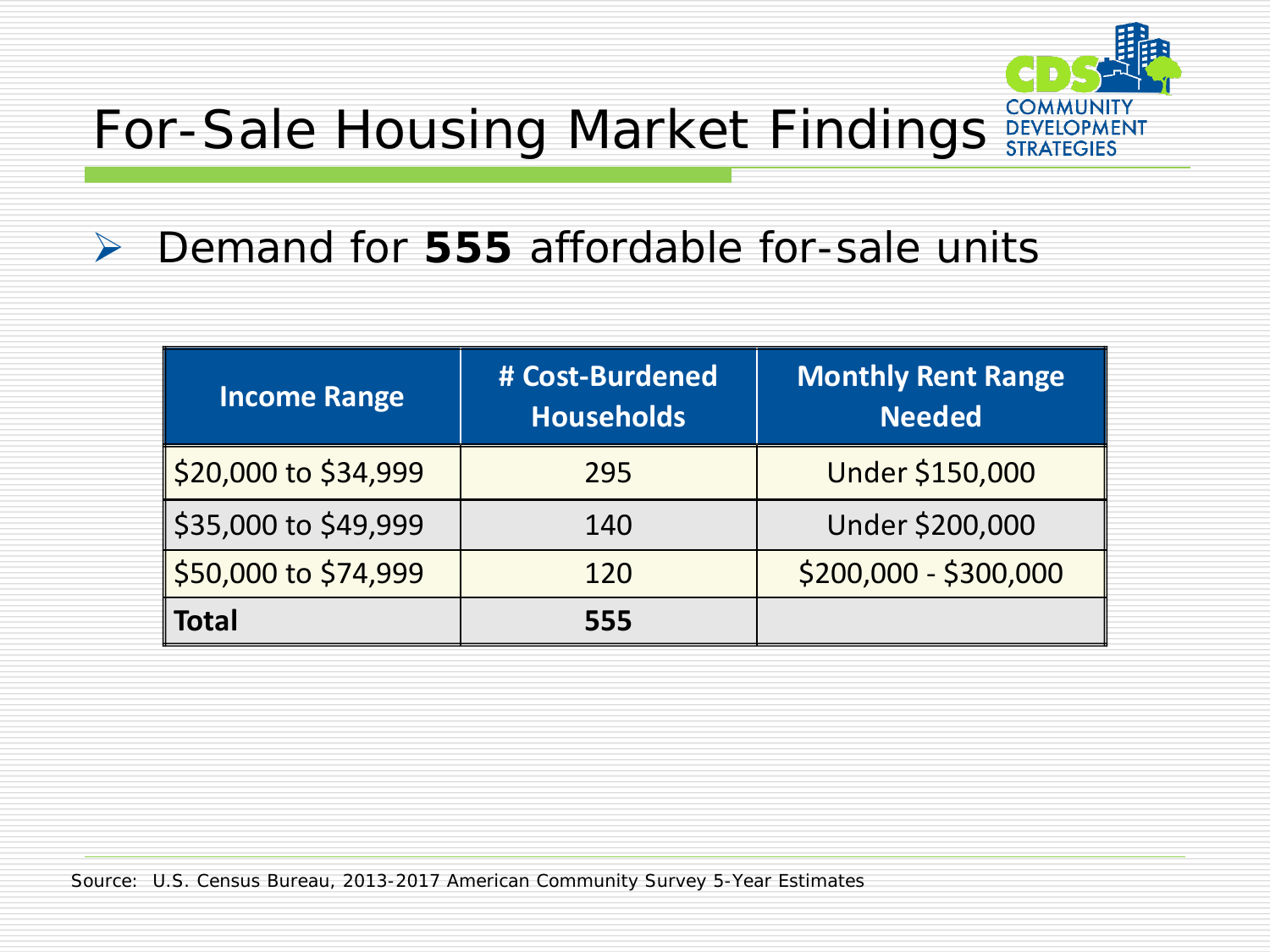

### Employee Survey

- **Respondents' housing costs still moderate**
- Strong support for growing workforce housing supply
- **Q** City of Kerrville desirable as a housing location
- Most reported difficulty in finding housing
- **□** Strong desire to purchase single family homes
- **Smaller homes are OK**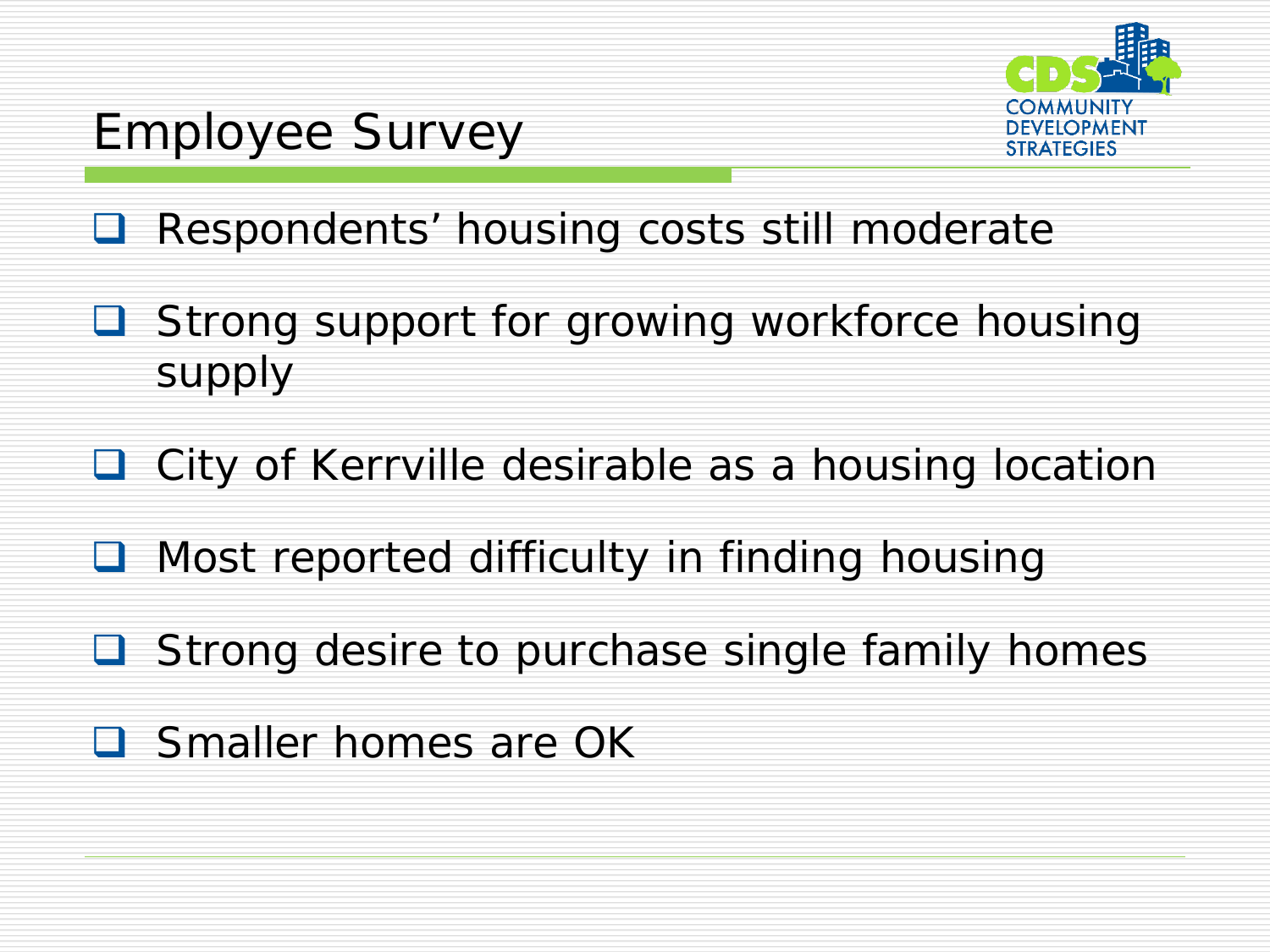### Overall Demand Summary



- **Q** Current potential demand:
	- Nearly 1,300 rental units
	- **Nearly 1,800 for sale units**
	- □ Includes relief for cost-burdened, recapture of workers not living locally
- **Future demand based on announced job growth:** 
	- **□** Additional 315 housing units
	- **Emphasis on moderate-priced rentals**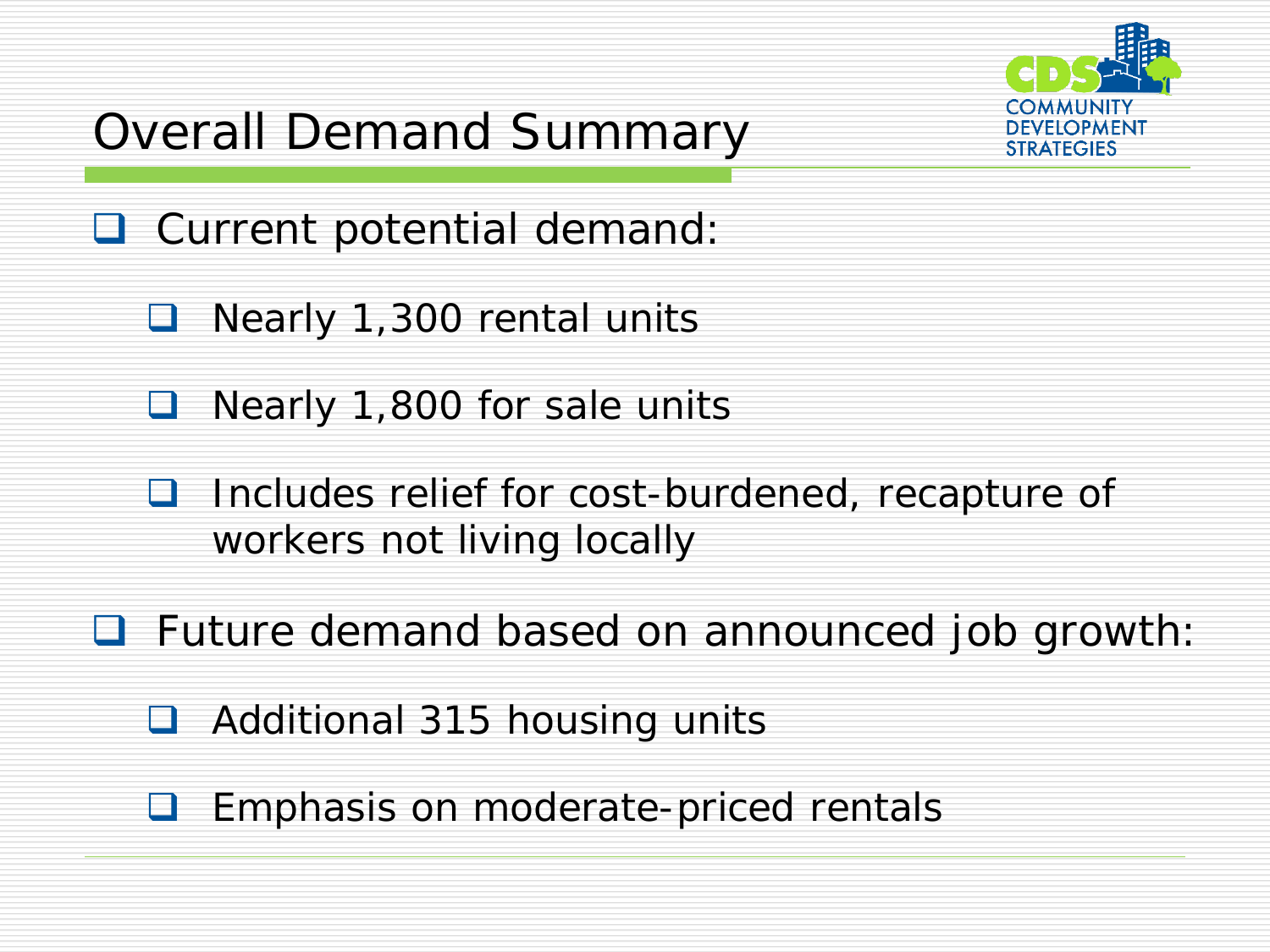



- **Q** Challenges / barriers
	- **Q** Land cost and availability (major issue)
	- **I** Infrastructure and land development costs (major issue)
	- **□** Constrained housing types (moderate issue)
	- **Buyer / renter qualification (moderate issue)**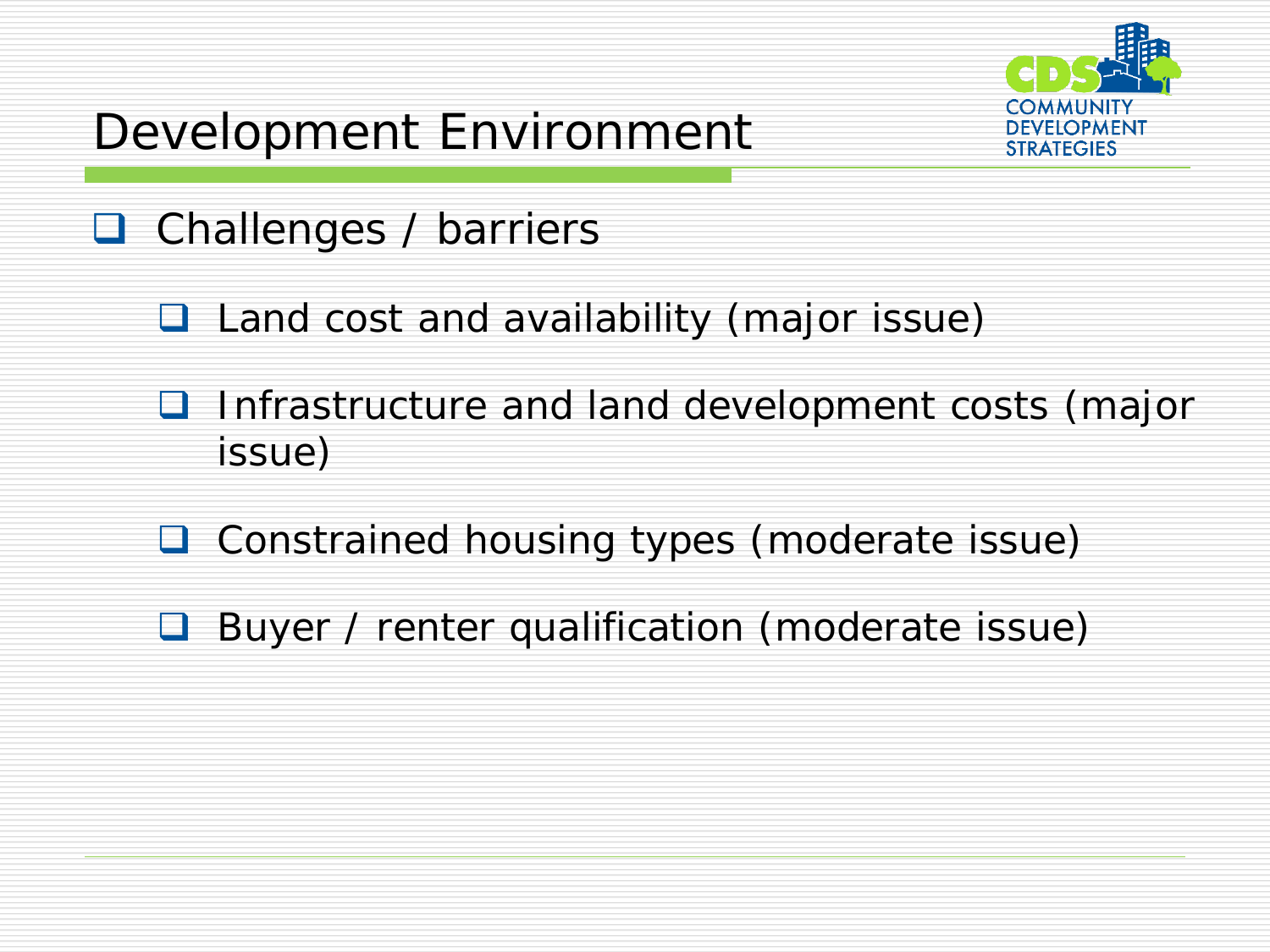



- **O** Opportunities / strengths
	- **Q** New development code
	- **Q** Underutilized / redevelopable sites
	- □ Land in public / nonprofit / institutional ownership
	- **Q** Potential new market actors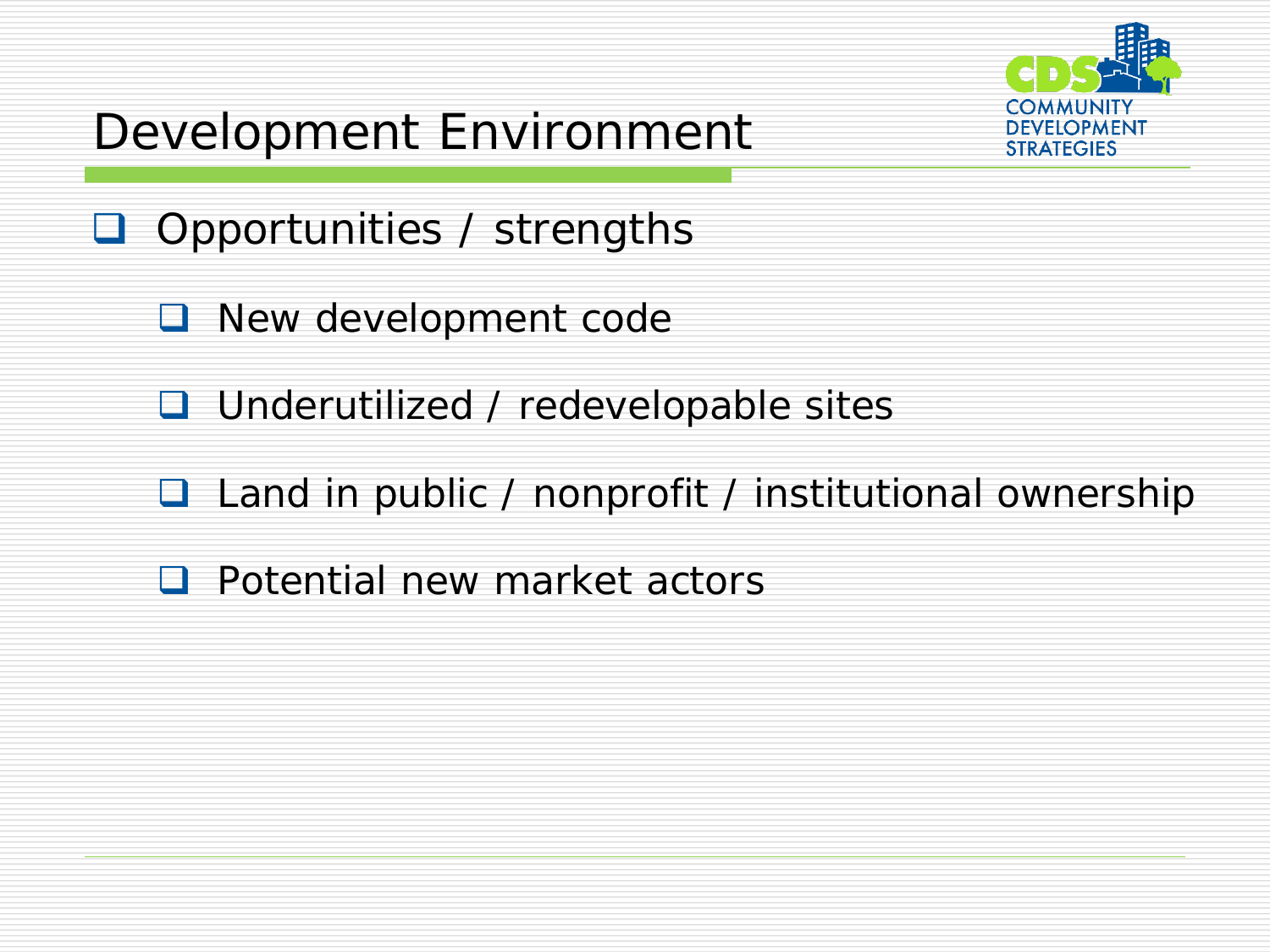

# Housing Strategies

- 1) Increase stock of moderately priced rental units with moderatedensity infill development
- 2) Increase the supply of single family for-sale homes on infill lots Compact single family





Attached Townhomes **Fourplex** Fourplex Accessory Dwelling Unit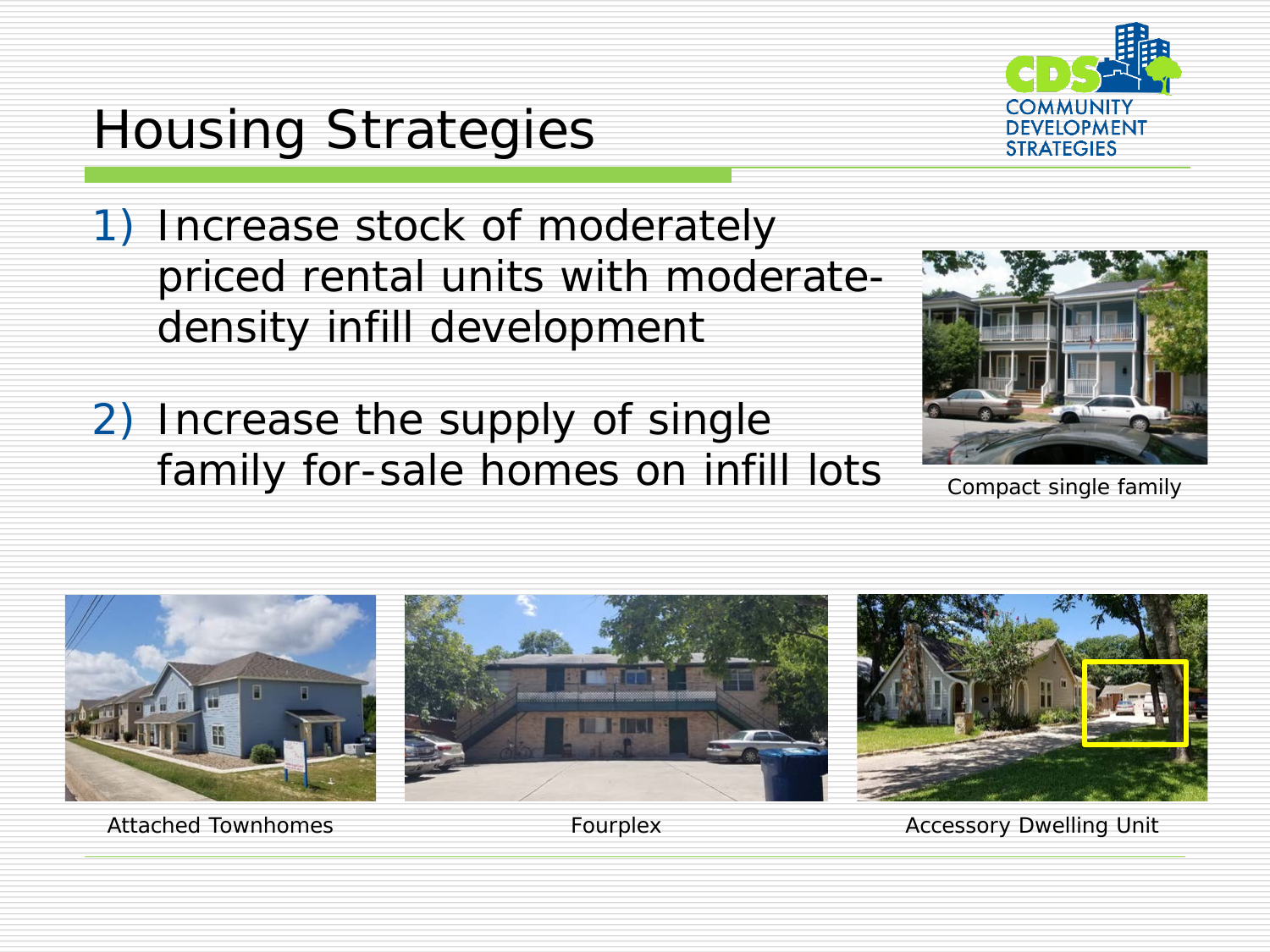# Housing Strategies



- 3) Preserve existing low-income and moderatelypriced rental housing through rehab programs and opportunity investment
- 4) Support additional low-income rental housing development through the federal LIHTC program
- 5) Create an official incentive policy for workforce housing development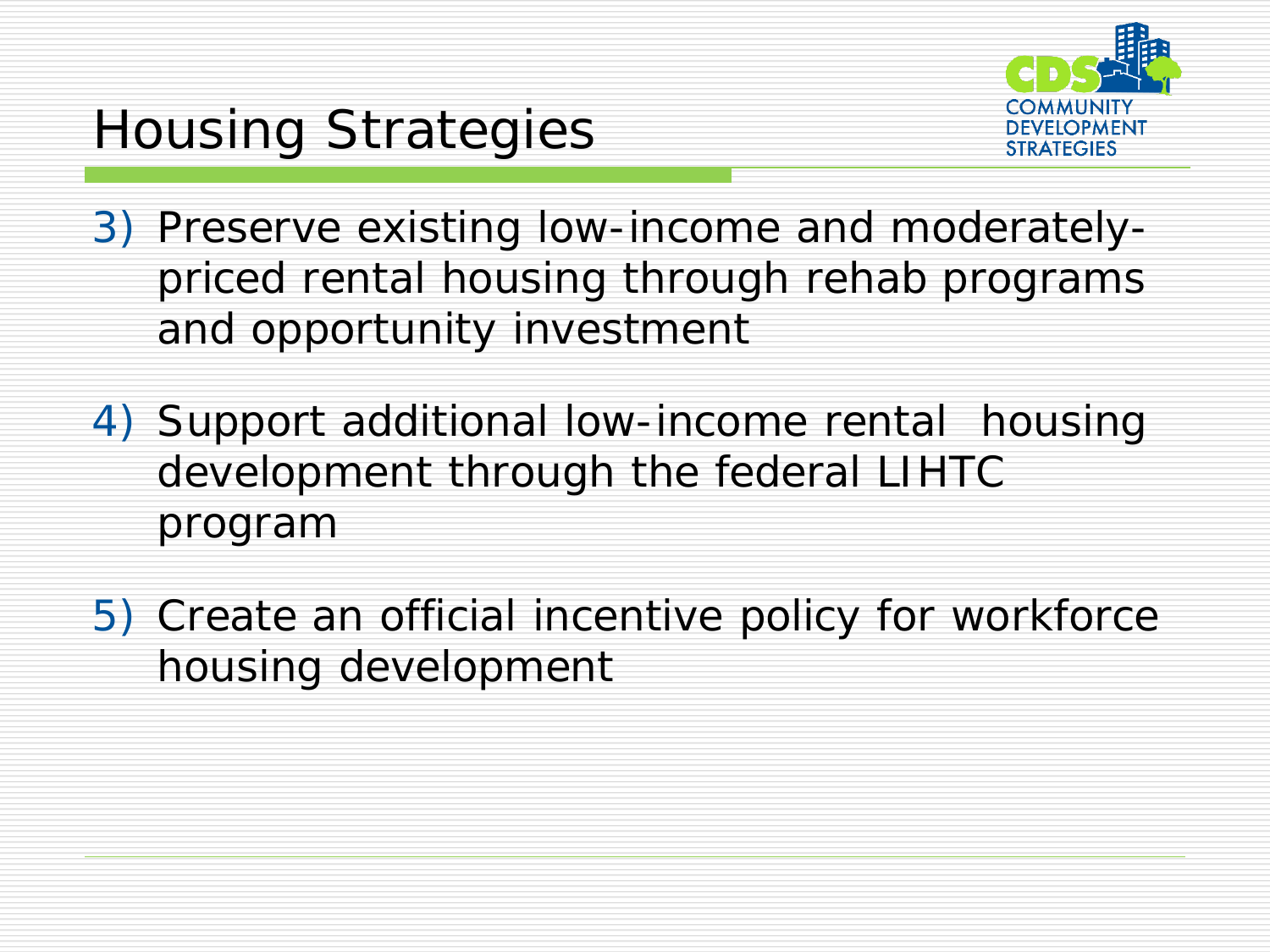

# Housing Strategies

- 6) Utilize land owned by public agencies, institutions, and philanthropic organizations for workforce housing development and preservation
- 7) Initiate an effort to accommodate specialized renter populations
- 8) Examine other regulatory elements that affect development costs
- 9) Create a Cooperative Housing Navigation and Financial Education Program